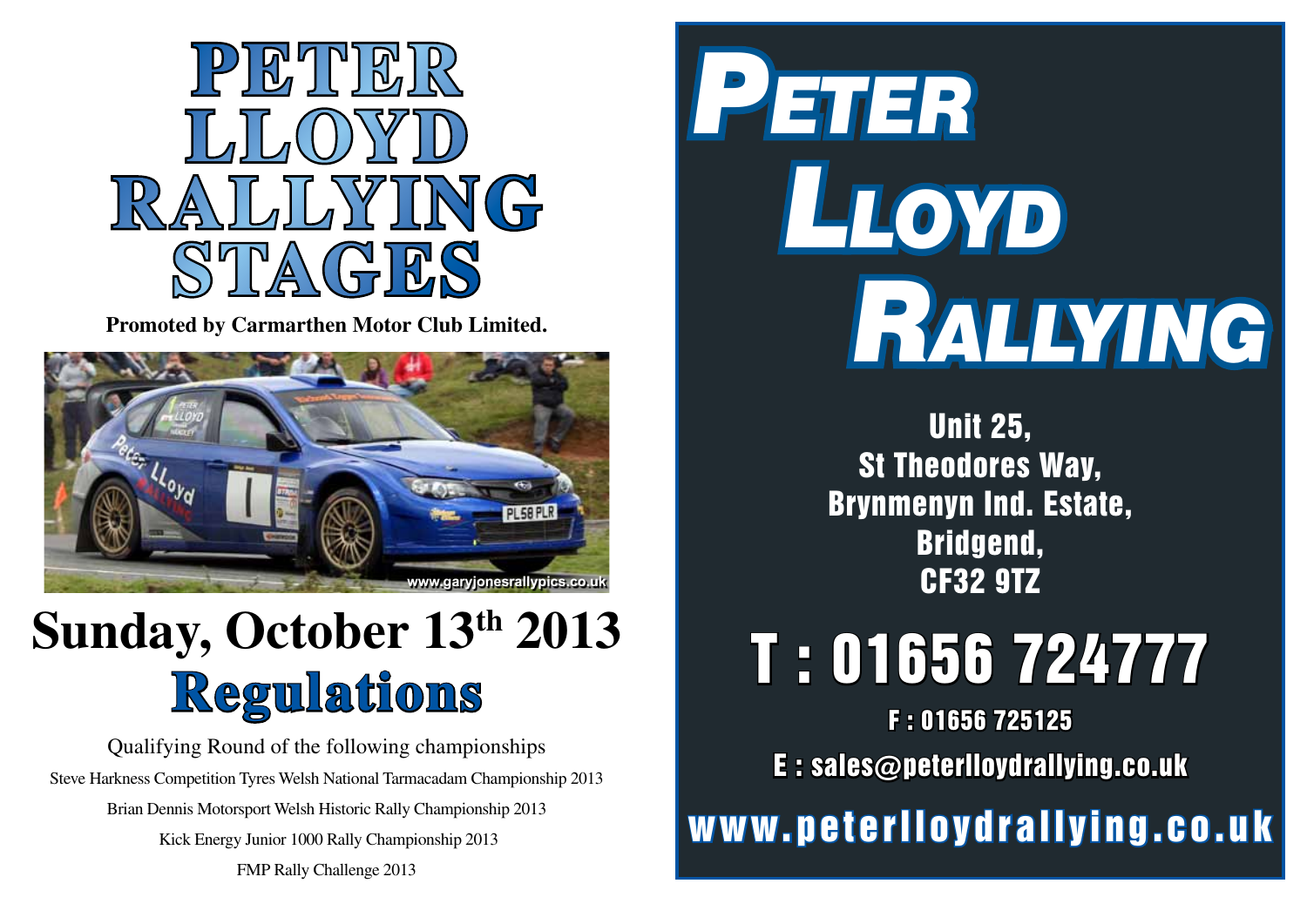## **Brian Jennis & Son** <u>The Old Forge Garage</u>

Incorporating DENNIS MOTORSPORT

**Sales and Servicing of Cars and Commercials \*HGV Testing Station\* (Class 4, 5 & 7) Courtesy Cars and Vans provided**

> Choice of Seven and Half Ton Chassis Cabs & Horse Boxes

**Wide Selection of Used Cars Available** Check our website for current stock

Tel: 01497 820341 01497821400 (Evenings)

Web www.dennismotorsport.co.uk Email: timdennis001@hotmail.com

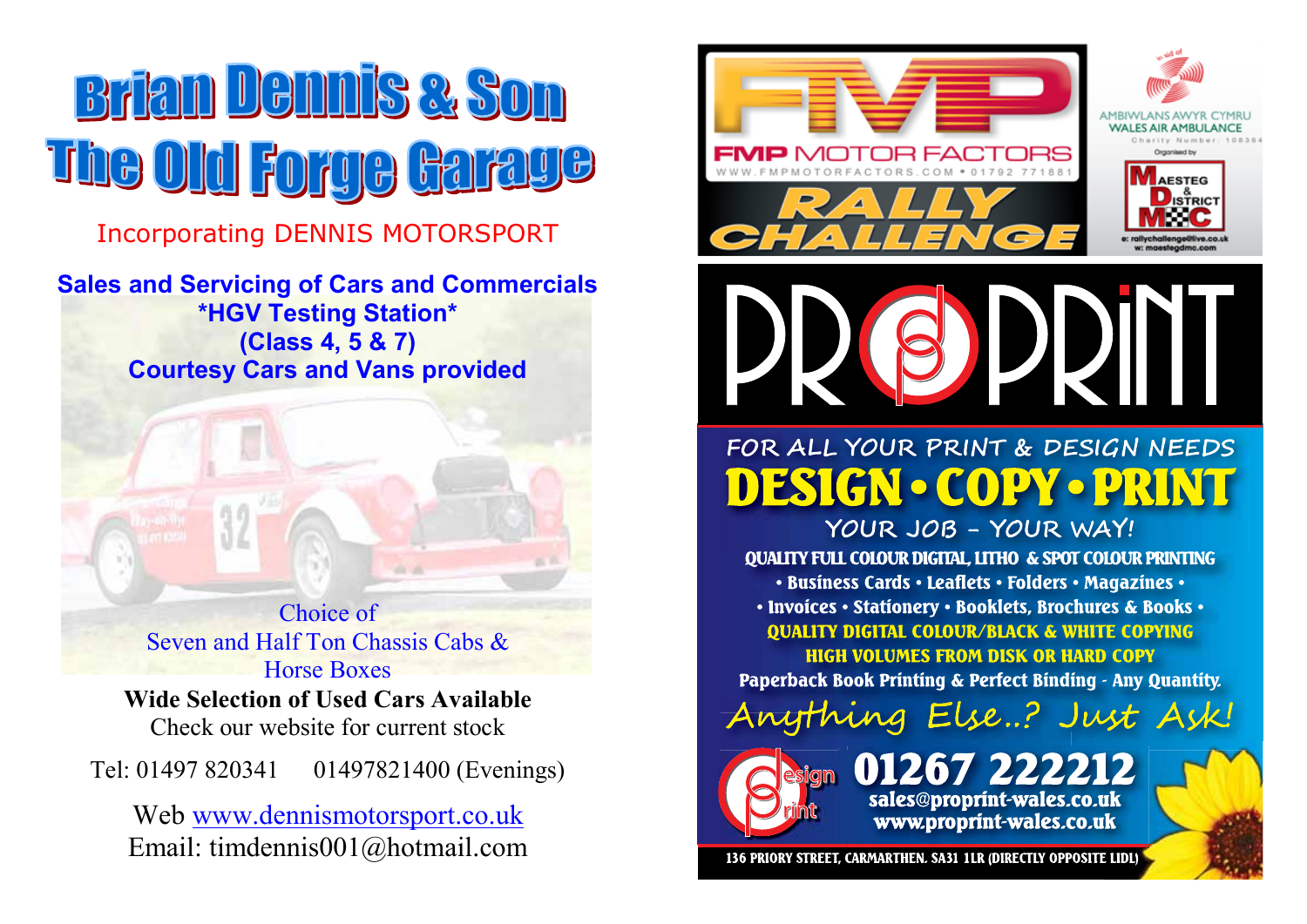

Continuing with our Support of the Welsh Association of Motor Clubs, we will be Attending the 2013 Peter Lloyd Stages at the Pembrey Race Circuit; the Home of Welsh Sport

### SUPPLIERS FOR ALL YOUR COMPETITION AND PERFORMANCE NEEDS



Please contact us to discuss ALL your future requirements, Competition, Road or Whatever You May Need!

Tel: **01454 314128 07734 798142** 

#### Email: **enquiries@harknesstyres.co.uk**  Web Site: **www.harknesstyres.co.uk**

Good Selection of New and Part Worn Tyres Available for Mail Order and On-Event Fitting



## **PETER LLOYD RALLYING STAGES 2013**

### **SUPPLEMENTARY REGULATIONS**

#### **1. ANNOUNCEMENT**

Carmarthen Motor Club Ltd will organise a National B permit Stage Rally and Formula 1000 Junior National B Stage Rally on Sunday 13<sup>th</sup> October 2013.

#### **2. JURISDICTION**

The meeting will be held under the General Regulations of The Royal Automobile Club Motor Sports Association Ltd (MSA) (incorporating the provisions of the International Sporting Code of the FIA), these Supplementary Regulations and any written instructions that the organising club may issue.

#### **3. AUTHORISATION**

MSA Permit Number: 78873 MSA Permit Number Formula Junior 1000: 78871

#### **4. ELIGIBILITY**

The event is open to:

- (a) All fully elected members of the organising club.<br>(b) All fully elected members of clubs within the W.A
- All fully elected members of clubs within the W.A.M.C.
- (c) All fully elected members of clubs within the A.S.W.M.C.
- (d) Contenders of the championship listed under SR5.

Competition Licences (National B status or higher), club membership cards and Championship Registration card(s) (if applicable) will be inspected at signing-on.

#### **5. CHAMPIONSHIPS**

The event is a qualifying round of the following championships:

- (a) Steve Harkness Competition Tyres Welsh National Tarmacadam Championship 2013 (11/2013)
- (b) Kick Energy Junior 1000 Rally Championship supported by Yokohama (56/2013)
- (c) FMP Rally Challenge 2013 (31/3013)
- (d) Brian Dennis Motorsport Welsh Historic Rally Championship (2/2013)

#### **6. SCRUTINEERING AND SIGNING-ON**

Scrutineering and signing-on will take place at The Welsh Motorsports Centre at Pembrey on Sunday 13th October 2013 between 06.30 and 09.00. Any competitor not signed on one hour before his start time may be excluded. First car starts at 09.30.

Competing cars do not require road fund licences. MOT Certificates (if applicable) and Registration Documents must be available for inspection at scrutineering.

#### **7. ROUTE**

Cars will start at 30 second intervals.

The event will comprise approximately 45 miles in 5 special stages on private property in the form of concrete and tarmac surface roads at the Welsh Motorsport Centre at Pembrey. Each stage may contain up to 100 metres of unsurfaced roads. These stages will be timed to an accuracy of less than 1 minute in accordance with R31.1.3.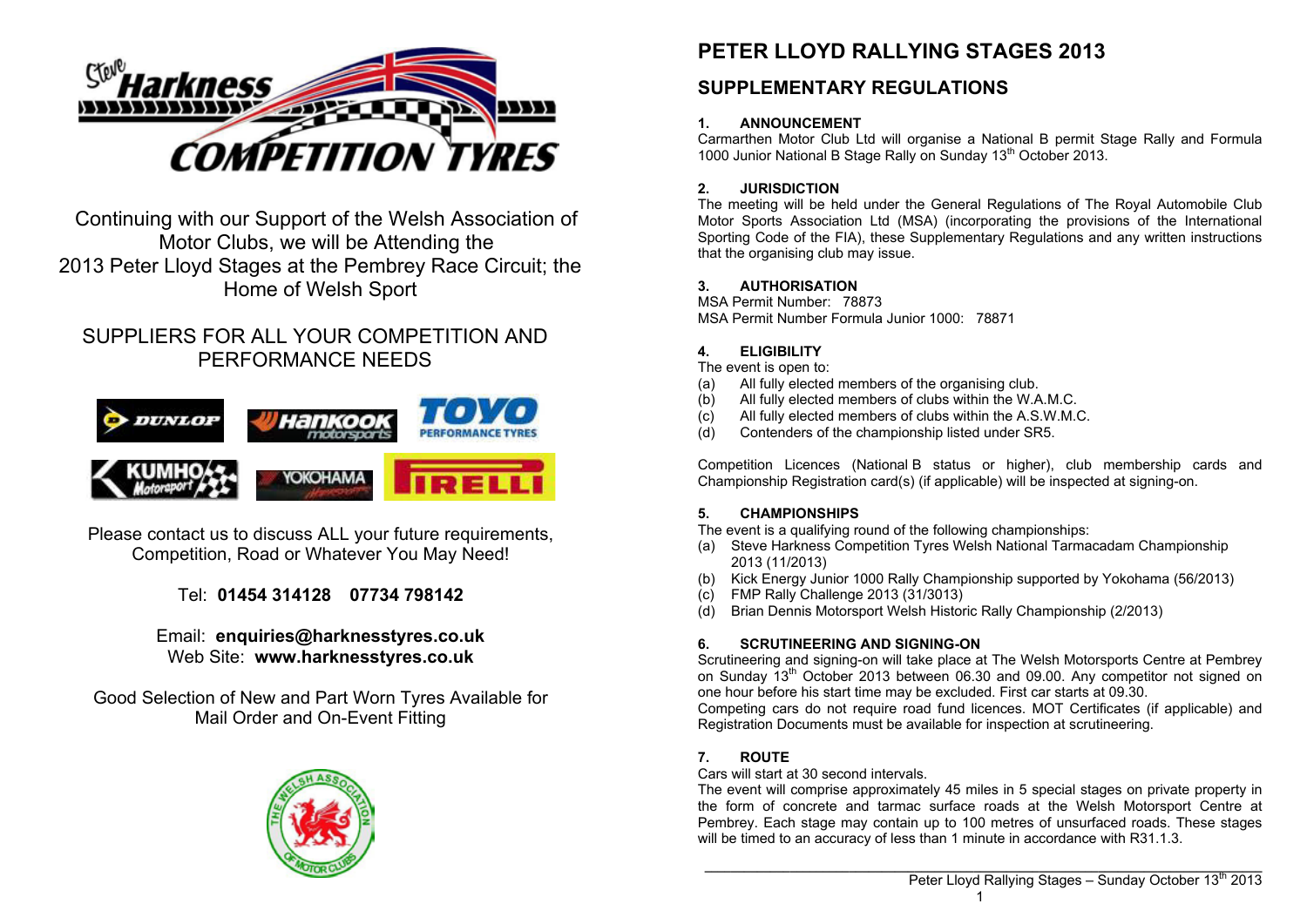The event will start and finish at the Welsh Motorsport Centre at Pembrey (159/396 033).

#### **8. CLASSES**

The event will consist of 8 classes as follows:

- Class 1 Cars up to 1400 cc
- Class 2 Cars 1401 to 1600 cc.
- Class 3 Cars 1601 to 2000 cc with normally aspirated 4 cylinder 8 valve engines and 2 wheel drive.
- Class 4 Cars 1601 to 2000 cc not complying with class 3.
- Class 5 Cars 2001 cc and over.
- Class 6 Road rally cars as defined in the rules of the 2013 Welsh Clubman Tarmacadam Championship.
- Class 7 Historic rally cars complying with R49
- Class 8 Junior 1000 championship contenders

All forced induction engined cars, will be subject to an equivalency factor of 1.7 times the cubic capacity of the engine in determining the capacity class of the car concerned.

Class 8 will run under a separate permit following the main field and will not be eligible for overall awards.

#### **9. TROPHY RALLY**

A trophy class will run over stages 4 and 5, and will be open to any competitor who retires on stages 1 to 3, subject to the car being re-scrutineered and permission being granted by the Clerk of the Course. There will be no awards given in this class as it is intended purely to give those who retire early in the event to have an opportunity to give their car a run.

#### **10. AWARDS**

Awards will be presented as follows:<br>1st overall 1st overall 1st overall Awards for driver and co-driver<br>1st in each class and compared are all the Awards for driver and co-driver 1st in each class **1st in each class** Awards for driver and co-driver<br>
2nd in each class **Awards for driver and co-driver** 2nd in each class 200 and 200 and 200 and 200 and 200 and 200 and 200 and 200 and 200 and 200 and 200 and 200 and 200 and 200 and 200 and 200 and 200 and 200 and 200 and 200 and 200 and 200 and 200 and 200 and 200 and 200 Awards for driver and co-driver<br>Awards for driver and co-driver Best all ladies or mixed crew No crew may win more than one of the above awards.

#### **11. ENTRIES**

The entry list opens on publication of these regulations and closes initially on Wednesday  $2<sup>nd</sup> October 2013. The entry fee is £210. Late entries may be accepted at the discretion of$ the organisers up to Saturday October  $12<sup>th</sup>$  2013 although any such late entries will not be included on the seeded entry list. All entries must be made on the official entry form and accompanied by the appropriate fee. Entry places may not be reserved by telephone.

The Entries Secretary of the Meeting to whom all entries must be sent is Ryland James, Cartref, Bethlehem Road, Pwll Trap, St Clears, Carmarthenshire, SA33 4AN (Tel: 01994 230966 or E-mail *rylandjms@aol.com* ). Please restrict any telephone calls to between 1800 and 2100.

The maximum entry for the meeting is 70 plus 10 reserves. The minimum is 40. The minimum for each class is 3. Should any of the above minimum figures not be reached, the organisers have the right to either cancel the meeting or amalgamate classes as necessary.

Entries will be selected on receipt.

Entries cancelled in writing before the closing date for entries will be entitled to a full refund less £20. Entries cancelled after the closing date will not be refunded unless the vacant place is filled by a reserve. The above procedure will also apply to reserves who will be notified as soon as possible of vacant places.

Final instructions and entry list will be posted to the crew member indicated on the entry form in the week prior to the event and will carry the same force as these regulations.

#### **12. OFFICIALS**

MSA Steward: T.B.A. Club Stewards: Ian Howells and Mike Kennett Clerks of the Course: Mike Griffiths Tel: 01554 754421(H) and Chris Long Tel: 01792 425416(H) Deputy Clerk of the Course: Eurig Evans Secretary of the Meeting: John Butler-Jenkins, 3 Porth-y-Plas, Llanstephan Road, Carmarthen, SA31 3PW. Tel:01267 232601(H) Entries Secretary: Ryland James Tel: 01994 230966 (H) Chief Marshal: Clive Morris 01559 384326 (H) MSA Scrutineers: Keith Morgan MSA Timekeeper: Gethin Rees Chief Medical Officer: Dr A. Stevenson Judges of Fact: To be displayed on official notice board Vehicle eligibility: Keith Morgan Environmental scrutineer: Rob Duke Radio Co-ordinator & Safety Officer: Kevin Hughes Results Service: Amserwyr Modur Cymru

#### **13. RESULTS**

Provisional results will be published at the Welsh Motorsport Centre, Pembrey in accordance with D26.1.2 and any protest must be lodged in accordance with C5 and appeals in accordance with C6. Results will be sent by e-mail to all competitors providing e-mail addresses with their entries and will appear on the Carmarthen Motor Club website (www.carmarthenmotorclub.co.uk) following the event. Printed copies of the results will only be posted out if specifically requested via the event Entry Secretary.

#### **14. DOCUMENTATION**

Entrants will be supplied with a Route diagrams and time cards at signing on. These documents will provide all the necessary information to enable competitors to comply with R33.1.

Competitors may be required to make up lateness at rest halts.

#### **15. SERVICING**

Servicing is defined as work being carried out on the car by any person other than the competing crew, or the use of any parts or tools not carried in the competing car. There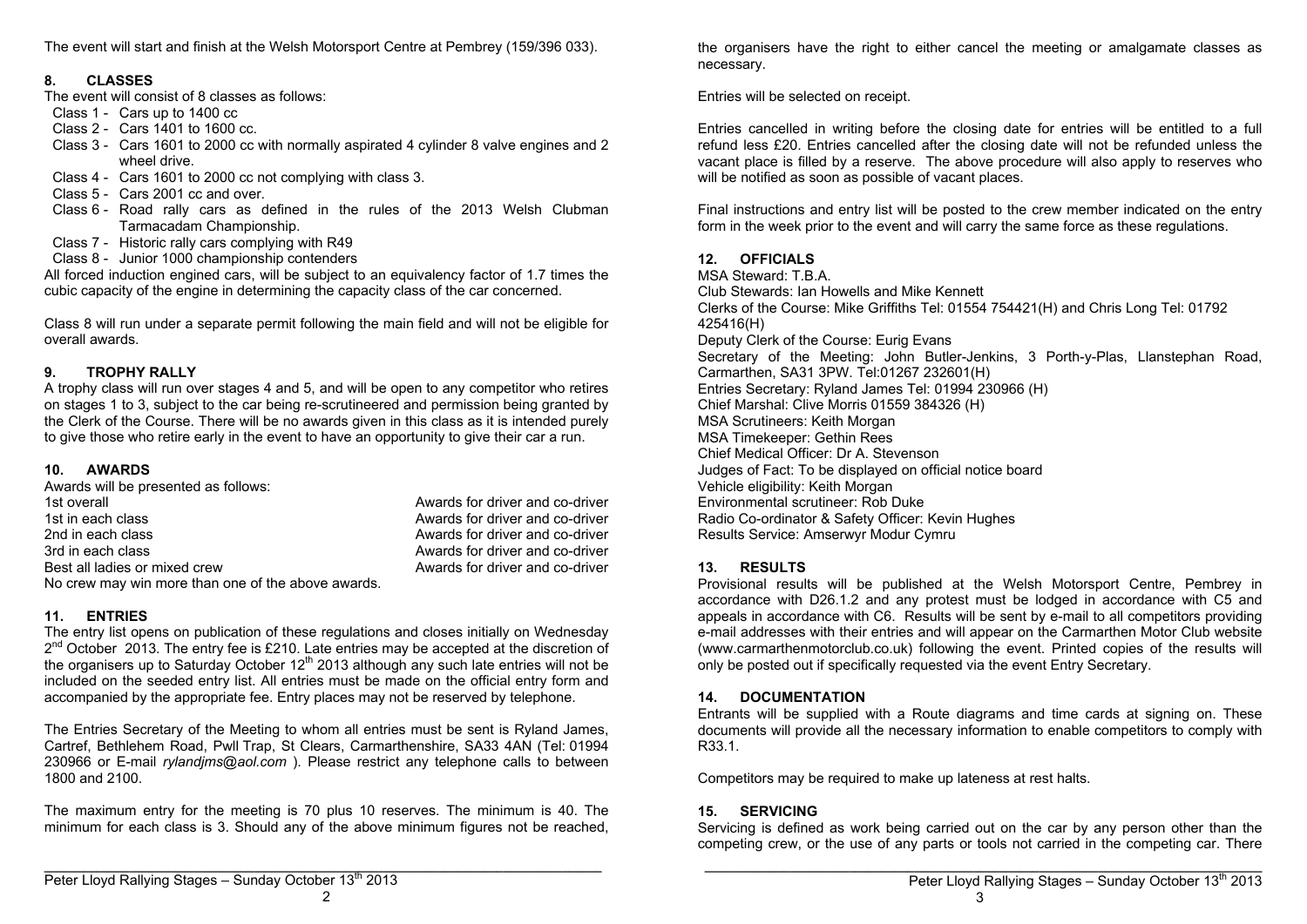will be one service area where work may be carried out by the Service Crew of the competing car.

Crews may work unassisted on their own cars as described in R38.2.

#### **16. IDENTIFICATION**

Competitors will be identified by 9" high black numbers on a white background on both sides of the vehicle (not supplied). Competitors will be responsible for maintaining these identifications in a legible condition during the event and their removal after the event or upon retirement. Competitors will also identified by high visibility numbers supplied by the organisers **to be fixed on both rear side windows**.

#### **17. CONTROLS AND TIMING**

The event will be run using Target Timing (R31).

The rally will be divided into Road Sections and Special Stages.

All controls other than Passage Controls (PCs) and Route Checks will be Time Controls (TCs). Each road section will be allotted a Target Time based on approximately 28 mph average or less and a competitor can calculate his Due Time of arrival at any TC by adding his Target Time to his actual time of departure from the preceding TC. On any Road Section following a Special Stage three or four minutes extra will be allowed over the set average speed to account for any delays at the Special Stage Finish.

All Special Stages will have a Bogey Time set at 75 mph and a Target Time set at approximately 30 mph. Competitors will receive penalties as follows:-

(i) Under Bogey - Bogey Time

- (ii) Over Bogey under Target Actual Time Taken
- (iii) Over Target Target Time(No extra time penalties)

However, excess lateness taken over Target on Road Sections and Special Stages is cumulative and once lost cannot be regained.

When accumulated lateness between any two adjacent Main Controls exceeds the permitted maximum of 5 minutes a competitor will be excluded.

Should any recorded time not be legible or not appear authentic the organisers may use any means at their disposal to establish a time.

The following titles shall describe the various types of Time Controls: (See Drawing nr 29.1.4 for description of signs).

- (a) Main Controls (MC Signs 1 and 2)
- (i) Main controls will be situated at the Start and Finish of the Rally, immediately before and after any Rest Halt/Service Area, or at any other specified point.
- (ii) At an MC after a rest halt Competitors will restart at 30 second intervals in order of their arrival at the MC immediately preceding that halt.
- (iii) Each competitor will be given a due starting time from any MC and the difference between this time and his actual starting time will be counted towards exclusion for overall lateness. Also a time penalty will be applied.
- (iv) Competitors not excluded by reason of having accumulated more than the maximum allowed lateness will restart (subject to  $17(a)(iii)$  above) from any MC with zero lateness, i.e. lateness is only accumulated between two adjacent MC's.
- (b) Special Stage Arrival Controls (SSA Signs 1 and 2)

On arrival at SSA a competitor will receive an arrival time only when he is ready to start the stage (helmets on etc.). A competitor who is early may wait for his Due Time subject to R30.3.1. A provisional start time for the stage will be allocated in accordance with R31.2.11. He must then proceed immediately to the Start Line.

#### (c) Special Stage Start Control (SSS - Sign 3)

At the SSS a Competitor will be given a start time for the Stage in hours, minutes and seconds and will normally coincide with the provisional time allocated at the arrival control. Once a competitor has clocked in at an SSA the competitor must be ready to start the stage except as laid down in R31.2.11. Notwithstanding regulation R25.7, the starting procedure for special stages shall be replaced by traffic lights in accordance with the following procedures and sequence. The 30 second warning will not be given. With 15 seconds to go the Red light comes on. With 10 seconds to go the Red light stays on and the five Amber lights come on. With 5 seconds to go the Red light goes out. From 5 seconds to zero the Amber lights count down the last 5 seconds. At zero seconds the Green light comes on to signal go. The green light remains on for 5 seconds

As each section is timed separately the time taken from SSA to SSS is Dead Time and delays are automatically allowed for. The control area between Sign 1 at the SSA and Sign 3 at the SSS will be parc ferme

#### (d) Special Stage Finish Control (SSF - Signs 4, 5 and 7)

At the SSF a competitor will receive his finish time in hours, minutes and seconds. This time in hours and minutes will be his start time for the following Road Section. Any competitor who fails to stop at the STOP Line must not, under pain of exclusion, reverse to the stop line, but must return on foot.

#### (e) Passage Control (PC)

At certain points indicated in the Road Book the organisers may establish PCs in order to collect Time Cards from competitors or for other purposes. There will be no official times recorded at these controls, but a competitor failing to provide the necessary documents at any PC will be deemed not to have visited that control.

It is a competitor's responsibility to ensure that his times are correctly recorded and handed in when and where instructed. Once a time has been accepted by a Competitor NO FURTHER CLAIMS WILL BE ENTERTAINED. Any adjustment caused by a Timekeeper's error MUST be made at the Control in question.

Caution boards may be used to give advanced warning of hazards and will be sited in accordance with R29.2.2.

#### **18. PENALTIES**

Competitors will start with zero marks. Classification for the order of merit will be by reference to total marks lost, the winner being the competitor with the least total penalty.

Penalties will be as Chart R32.2 except:

1) Not complying with a requirement of the Road Book or these SR's for which no other penalty is specified - 5 minutes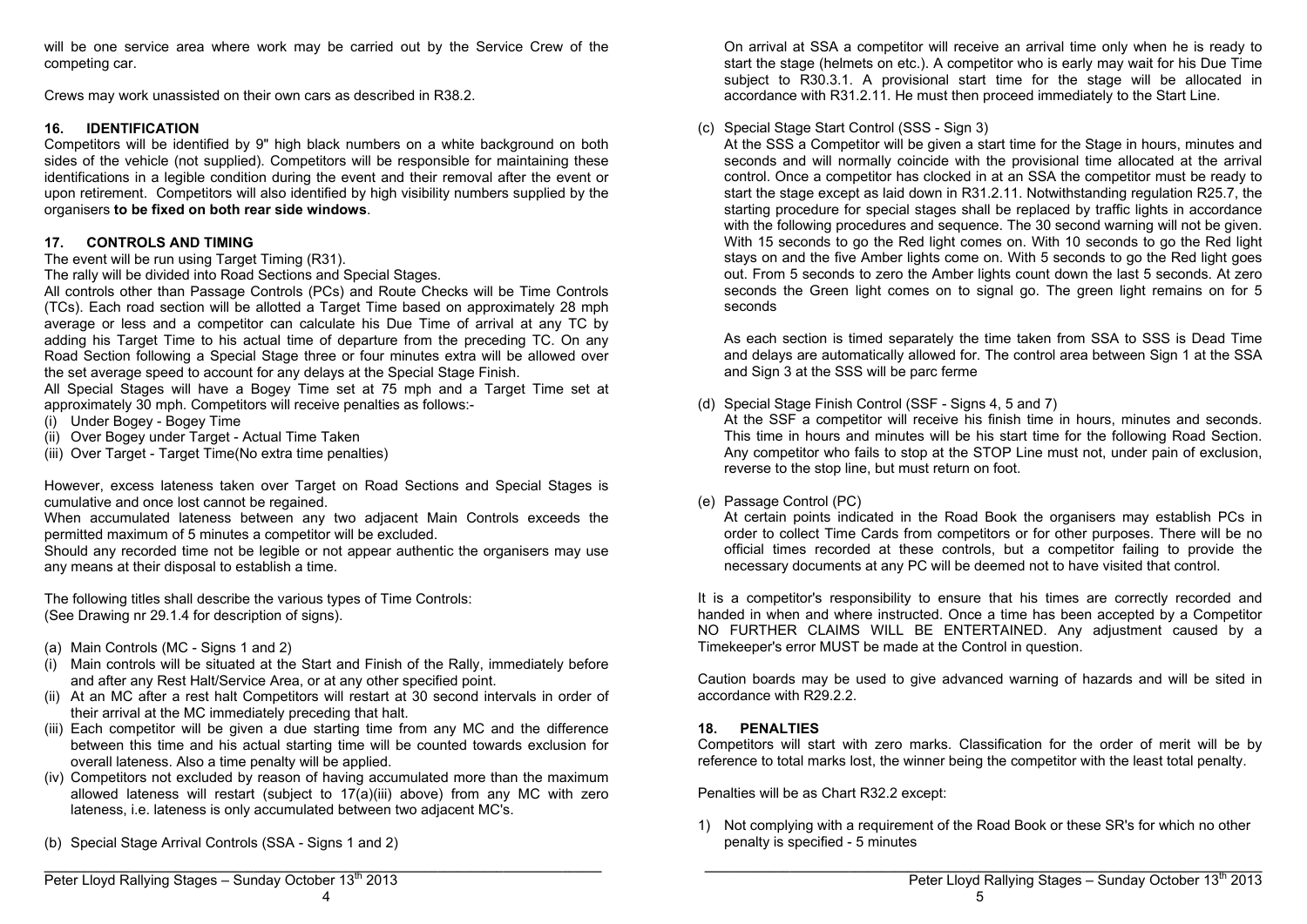The following offences will carry a penalty of Exclusion from results:

- 2) Not reporting at or not providing proof of visiting a control or check
- 3) Servicing contrary to SR15
- 4) Contravention of R5.4, R25.3, R25.5 or R25.6.
- 5) Accumulated lateness (in excess of target time) between any two adjacent Main Controls of more than 5 minutes

To be classified as a finisher a car with its crew must complete the course without incurring the penalty of exclusion and hand in a completed damage declaration form with the final time card.

#### **19 G.R. MODIFICATION**

R5.4.3 - Either crew member may drive during the competition subject to both crew members holding licences to permit that person to drive. Co-drivers intending to drive on special stages shall advise the entry secretary at Signing-on.

R31.2.5 - Reduced to 5 minutes.

R30.1 - Controls will close 5 minutes after due time of arrival of last car

#### **20. DAMAGE DECLARATION**

Competitors will be required to complete and sign a report declaring that they have not been involved in any incident resulting in damage to private property or injury to persons or animals or alternatively giving details of any such incident where damage or injury has occurred (R40.1.3). Any information given will not incur a penalty but failure to hand in a duly completed form will be penalised by exclusion (Chart R32.2p).

Competitors who do not report at the finish are required to forward the report to the Secretary within 72 hours of the event, unless they have been involved in an incident in which case details must be given to the organisers the same day. Competitors who fail to reply will be penalised by a fine of £100.00 R40.1.4.

#### **21. JUDGES OF FACT AND DRIVING STANDARDS OBSERVERS**

Judges of Fact and Driving Standards Observers may be appointed by the organisers and will be on duty to observe and report upon any competitor considered to be in contravention of the regulations for the event in accordance with G10, G11, R24.7.1 to R24.7.10 & R24.8.1 to R24.8.3. Details of Judges of Fact and Driving Standards Observers will be displayed at signing-on.

#### **22. DRIVING ON THE RACE CIRCUIT WITH DEFLATED TYRES ETC**

Under the conditions our contract of hire for the venue with B.A.R.C. Pembrey Ltd no competitor with a deflated tyre or mechanical problems likely to cause damage to the race circuit is to enter any part of the circuit forming part of a Special Stage. Any competitor who breaches this condition may be reported to the Stewards of the Meeting who may impose a penalty of exclusion from the event.

#### **23. YELLOW FLAG PROCEDURE**

The Yellow Flag procedure as R24.4.5 and R25.6.4 will apply on all stages. On passing a yellow flag displayed by a marshal wearing a marshals' tabard, the driver must immediately and significantly reduce speed as well as being prepared to stop at any time.

#### **24. PROCEDURE ON ENCOUNTERING A MAJOR ACCIDENT**

Competitors are reminded of regulation R25.4 to R25.4.9:

"R25.4 – Competitors must carry an A4-size white board with a red SOS on one side and black OK on the other (letters to be a minimum of 12cm high with a minimum stroke width of 1.5cm), with means to secure them on display for oncoming Competitors.

R25.4.1 – In the case of an accident where urgent medical attention is required, the red SOS sign should be displayed as quickly as possible to alert following cars and aid any helicopter attempting to assist.

R25.4.2 – Any crew that sees a red SOS sign displayed on a car, or sees a major accident where both crew members are inside the car but not displaying the SOS sign, must immediately and without exception stop to give assistance.

R25.4.3 – All following cars must also stop and the second car arriving at the scene must inform the next radio point.

R25.4.4 – Subsequent cars must leave a clear route for emergency vehicles.

R25.4.5 – The Clerk of the Course may award a discretionary time to any Competitor delayed in such circumstances.

R25.4.6 – Any crew which is able to but fails to comply with the rule will be reported to the Clerk of the Course who may impose penalties.

R25.4.7 – In the case of an accident where medical intervention is not required, the OK sign must be clearly shown to following vehicles, and to any helicopter attempting to assist. If the crew leave the vehicle, the OK sign must be left clearly visible to other Competitors.

R25.4.8 – Any crew failing to comply will be subject to a penalty at the Clerk of the Course's discretion.

R25.4.9 – Competitors who misuse the SOS or OK signs will be penalised and may be reported to the MSA for further action."

#### **25. REFUELLING**

All competitors shall familiarise themselves with the recommendations published by the MSA with regard to the refuelling of competing vehicles on the event. A refuelling zone has been set up within the service area for this purpose and it is recommended that competitors make use of this facility.

#### **26. TRADE VEHICLES**

Will only be allowed into the Service Area if prior arrangements have been made with BARC (Pembrey) Ltd - Tel:01554 891042) and confirmed to the Secretary of the Meeting.

#### **ACKNOWLEDGEMENTS**

Peter Lloyd Rallying RAC Motor Sports Association Ltd. BARC (Pembrey) Ltd Gary Jones Photography Local Motor Clubs All Marshals All Competitors and Supporters Ceri Morgan – WAMC Championship Secretary Rob Baldwin - Brian Dennis Motorsport Welsh Historic Rally Championship co-ordinator Terry Frayne – FMP Rally Challenge co-ordinator Tony Jackson – Kick Energy Junior 1000 Rally Championship co-ordinator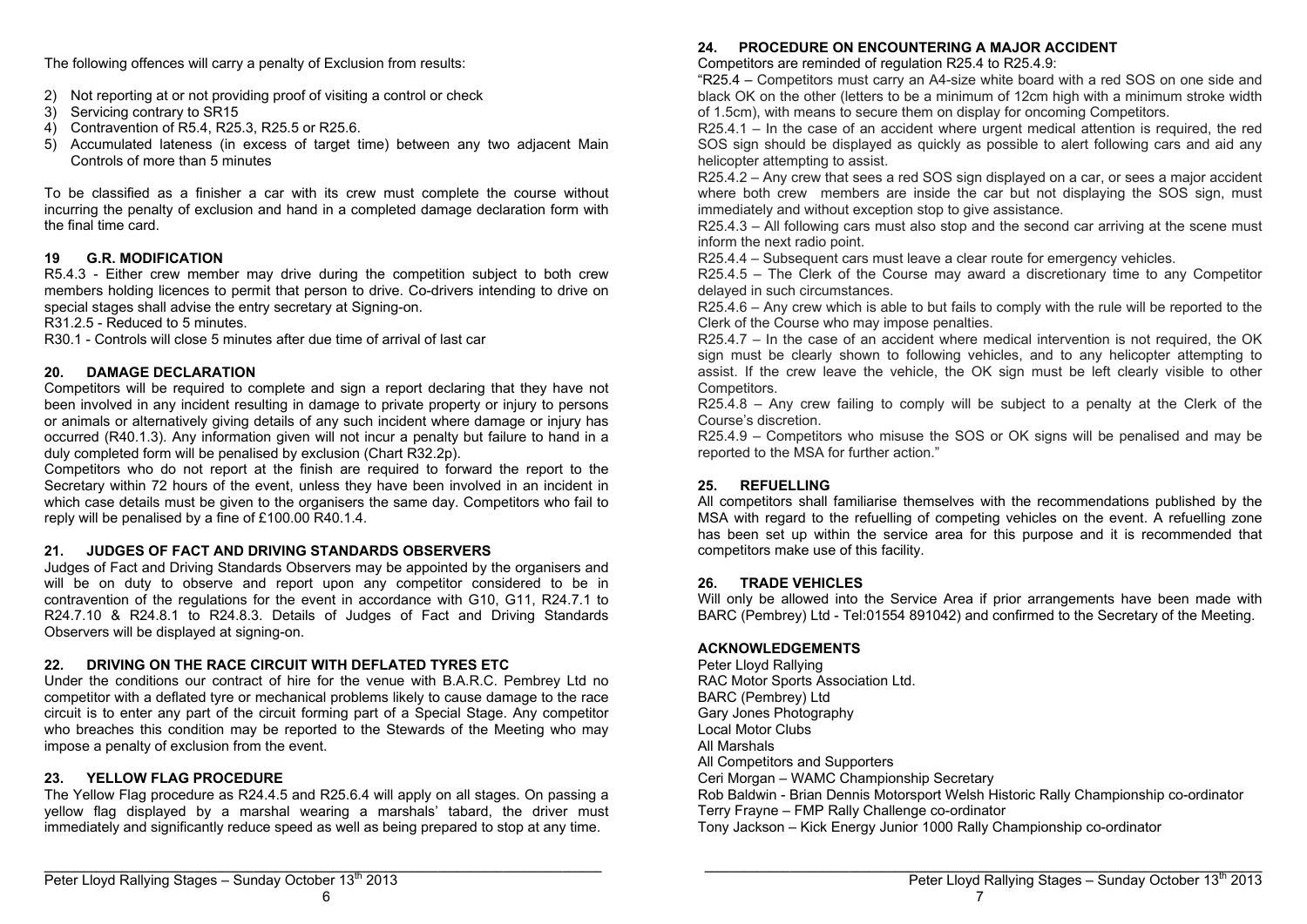| Ref. Nr.                              | Date received            | Acceptance/<br>refusal sent | Payment details                 | Comp.         |
|---------------------------------------|--------------------------|-----------------------------|---------------------------------|---------------|
|                                       |                          |                             |                                 | <b>Number</b> |
| Name                                  | <b>ENTRANT/SPONSOR</b>   |                             | Licence<br>Nr                   |               |
| Address                               |                          |                             |                                 |               |
| <b>First Name</b><br><b>DRIVER</b>    |                          |                             | Surname                         |               |
| Address                               |                          |                             |                                 |               |
|                                       |                          |                             | Post Code                       |               |
| Telephone Nr(s)                       |                          |                             | Comp Licence Nr                 |               |
| Motor Club                            |                          |                             | E-mail address                  |               |
| NEXT OF KIN:<br>Name                  |                          |                             | Relationship                    |               |
| Address                               |                          |                             | Tel Nr:                         |               |
| <b>CO-DRIVER</b><br><b>First Name</b> |                          |                             | Surname                         |               |
| Address                               |                          |                             |                                 |               |
|                                       |                          |                             | Post Code                       |               |
| Telephone Nr(s)                       |                          |                             | Comp Licence Nr                 |               |
| Motor Club                            |                          |                             | E-mail address                  |               |
| Name<br>NEXT OF KIN:                  |                          |                             | Relationship                    |               |
| Address                               |                          |                             | Tel Nr:                         |               |
| Make and Model:                       | <b>VEHICLE AND CLASS</b> |                             |                                 |               |
| Engine Capacity:                      |                          |                             | Colour:                         |               |
|                                       | Forced Induction: YES/NO |                             | Number of valves per cylinder:  |               |
|                                       | 4 wheel Drive: YES/NO    |                             | Number of camshafts (per bank): |               |
| Vehicle reg nr:                       |                          |                             | Class entered (See SR8):        |               |